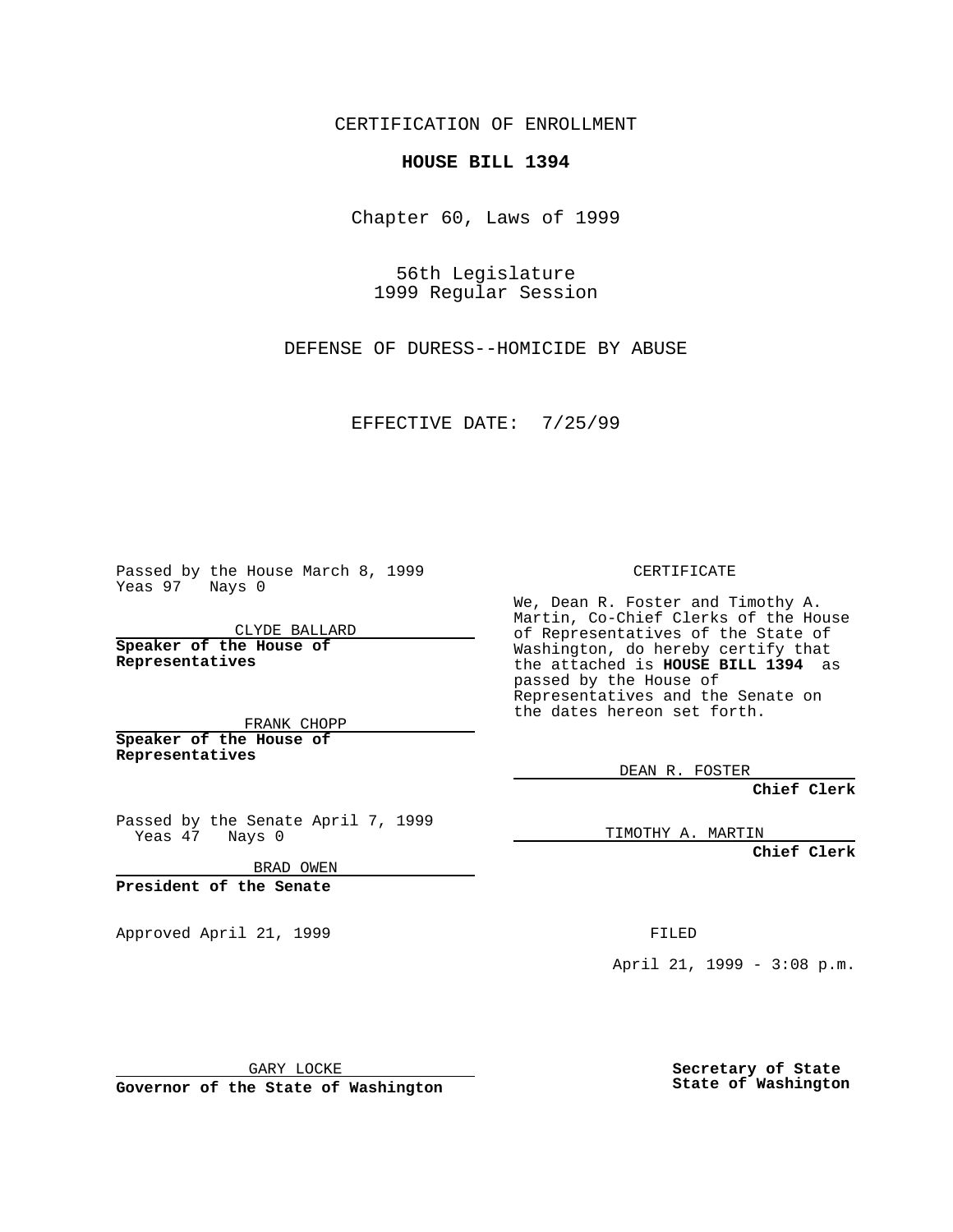## **HOUSE BILL 1394** \_\_\_\_\_\_\_\_\_\_\_\_\_\_\_\_\_\_\_\_\_\_\_\_\_\_\_\_\_\_\_\_\_\_\_\_\_\_\_\_\_\_\_\_\_\_\_

Passed Legislature - 1999 Regular Session

## **State of Washington 56th Legislature 1999 Regular Session**

**By** Representatives Hurst, Constantine, Lambert, Sheahan, McDonald, Lovick, H. Sommers, Dickerson, Kenney and Esser

Read first time 01/22/1999. Referred to Committee on Judiciary.

1 AN ACT Relating to the duress defense; and amending RCW 9A.16.060.

2 BE IT ENACTED BY THE LEGISLATURE OF THE STATE OF WASHINGTON:

3 **Sec. 1.** RCW 9A.16.060 and 1975 1st ex.s. c 260 s 9A.16.060 are 4 each amended to read as follows:

5 (1) In any prosecution for a crime, it is a defense that:

 (a) The actor participated in the crime under compulsion by another who by threat or use of force created an apprehension in the mind of the actor that in case of refusal he or she or another would be liable to immediate death or immediate grievous bodily injury; and

10 (b) That such apprehension was reasonable upon the part of the 11 actor; and

12 (c) That the actor would not have participated in the crime except 13 for the duress involved.

14 (2) The defense of duress is not available if the crime charged is 15 murder  $((\theta \cdot r))_T$  manslaughter, or homicide by abuse.

16 (3) The defense of duress is not available if the actor 17 intentionally or recklessly places himself or herself in a situation in 18 which it is probable that he or she will be subject to duress.